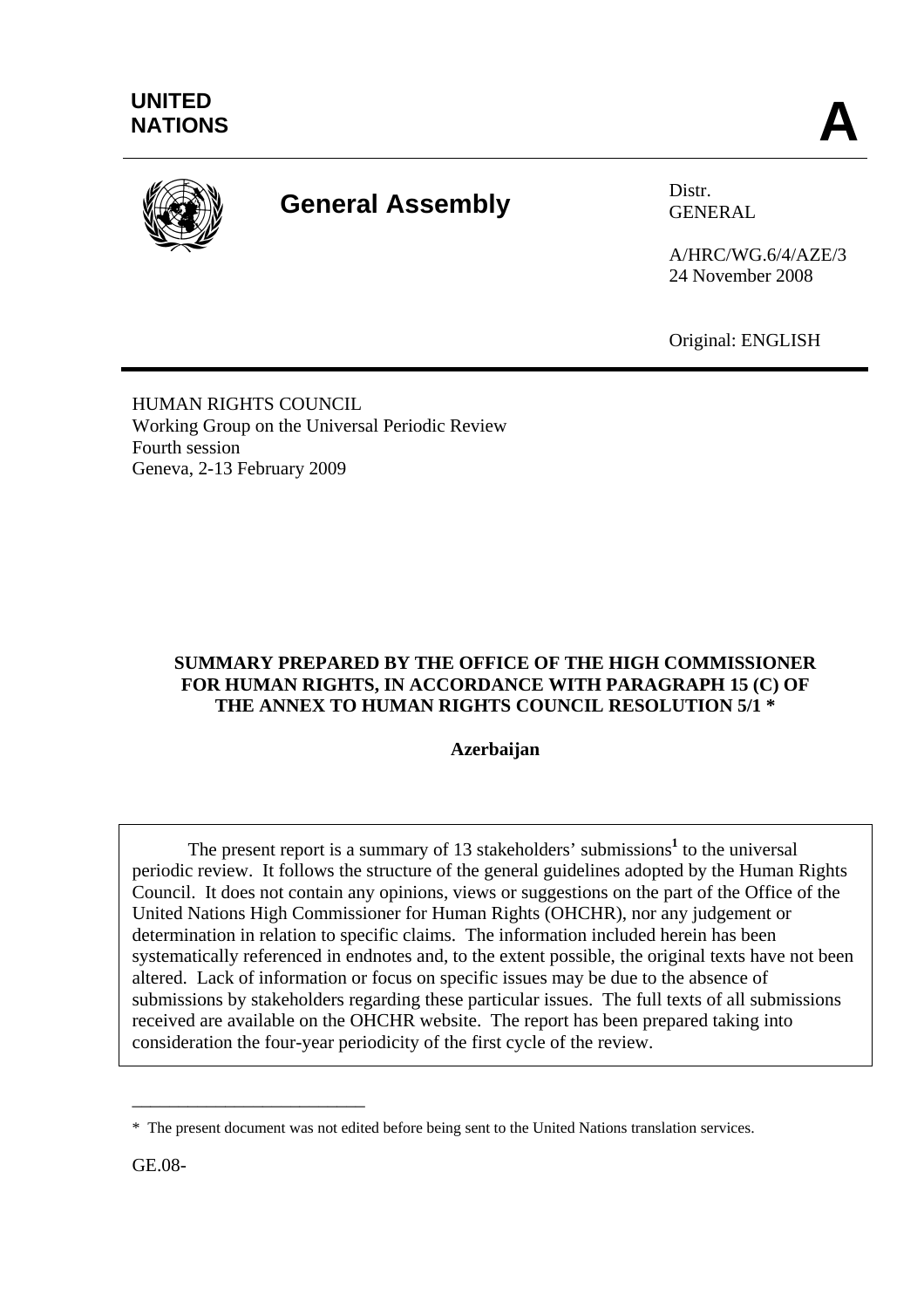## **I. BACKGROUND AND FRAMEWORK**

#### **A. Scope of international obligations**

1. The Commissioner for Human Rights (Ombudsman) recommended that the Parliament of Azerbaijan ratify the International Convention on the Rights of Persons with Disabilities and its Optional Protocol. The Ombudsman further stated that it has submitted a proposal for speeding up the ratification of the OPCAT signed by Azerbaijan on 15 September 2005.**<sup>2</sup>**

## **B. Constitutional and legislative framework**

2. The Becket Fund (BF) noted that Azerbaijan is a secular republic (Art. 6 of the Constitution), in which religion is "separated from the State" (Art.18 of the Constitution). Articles 18 and 25 of the Constitution further protect the equality of religions. Article 48 of the Constitution explicitly guarantees freedom of religion and conscience.

## **C. Institutional and human rights infrastructure**

3. The Ombudsman stated that in 2006, the International Coordination Committee of National Institutions accredited it with "A status" for the Promotion and Protection of Human Rights (ICC).**<sup>3</sup>**

#### **D. Policy measures**

4. The Ombudsman noted that concrete measures are being realized for implementation of the legal norms concerning corruption. For example, the establishment of the new "one window" system simplified significantly the terms of business registration, and practically avoided corruption in this field. At the same time, the problem of corruption continues hindering human rights protection in different fields, and further effective measures should be implemented. The newly adopted Law on Access to Information, the Code of Ethics, Amendments to the Penal Code will serve as effective tools in combating corruption.**<sup>4</sup>**

5. Internal Displacement Monitoring Centre (IDMC) noted the 2004 *State programme on improvement of living standards and generation of employment for refugees and IDPs* aimed at improving the living conditions of IDPs, focusing on relocation of IDPs living in tent camps and other sub-standard shelter to new villages.**<sup>5</sup>**

## **II. PROMOTION AND PROTECTION OF HUMAN RIGHTS ON THE GROUND**

## **A. Cooperation with human rights mechanisms**

N/A.

## **B. Implementation of international human rights obligations**

## **1. Equality and non-discrimination**

6. The Ombudsman stated that, despite recent adoption of the Law "On gender equality", there are concerns problems of domestic violence and under-representation of women in decision making have not been sufficiently addressed. Early marriages also remain a problem in some remote regions of the country, which has negative impact on education of girls and women, their active participation in social life, and protection of their rights. Ombudsman recommended that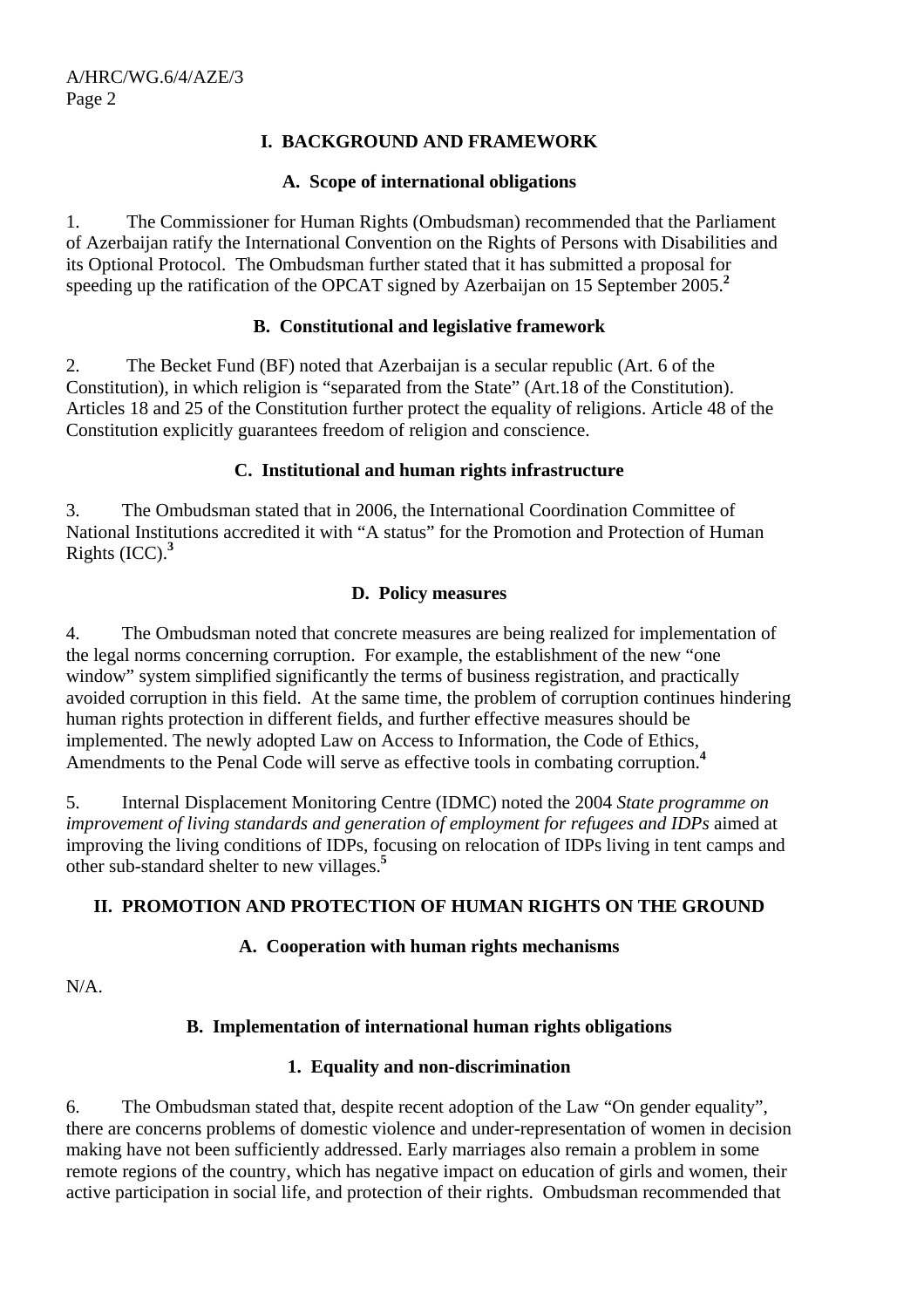in cases when an adult enters into a marriage with an under-aged girl, criminal responsibility be attached to the adult.**<sup>6</sup>**

7. CWMW noted that gender-biased values represent a key challenge in the field of sexual and reproductive rights. For instance/example, society values boys more than girls because ethnicity and family name are passed through men. Consequently, many families decide to abort female fetuses.**<sup>7</sup>**

## **2. Right to life, liberty and security of the person**

8. SOS Chidren's Villages-Azerbaijan Association (SOSCVAA) noted that numerous researches and polls showed that many forms of punishment, including corporal punishment and ill-treatment of children, are still used in institutions. With no effective complaint procedures, children have no possibility to complain about cruel treatment, and no measures are taken to protect children in institutions. No independent body observes, monitors and takes necessary actions to prevent these cases.**<sup>8</sup>**

9. The Council of Europe Commissioner for Human Rights (the CoE Commissioner) recommended that Azerbaijan strengthen the measures already taken to prevent the occurrence of violence against women, raise awareness through campaigns and provide shelters for victims of such violence.**<sup>9</sup>**

10. Center "Women and Modern World" (CWMW) noted that in case of rape, the family usually tries to cover up, and if the victim is single, they may offer her the possibility to marry the perpetrator. Reporting a rape is also a long and humiliating endeavor in a society which blames the woman for being sexually abused. The high level of corruption among law enforcement agencies makes it very difficult to punish the perpetrators.**<sup>10</sup>** CWMW further noted that organizations working on lesbian, gay, bisexual and transgender (LGBT) issues in Azerbaijan report constant police abuse of transgender sex workers, including arbitrary detention, blackmailing, physical and sexual violence.**<sup>11</sup>**

11. The Ombudsman noted that the problem of trafficking in persons was addressed through the establishment of a Department on Trafficking in Human Beings at the Ministry of Internal Affairs.**<sup>12</sup>**

12. The CoE Commissioner recommended that Azerbaijan adopt robust measures to counter trafficking in human beings, establish educational awareness campaigns to inform the population of the threat, build shelters for the victims of trafficking and train personnel to supervise the psychological assistance to victims of human trafficking.**<sup>13</sup>**

## **3. Administration of justice, including impunity, and the rule of law**

13. Human Rights Center of Azerbaijan (HRCA) stated that corruption and the lack of independence of the judiciary remain serious problems in Azerbaijan, which results in the creation of new cases of unfair and politically motivated trials and imprisonments. HRCA further noted that the authorities try to improve the negative image of the judiciary by renewal of judges through the test examination and cleansing of the judiciary from the most corrupted and nonprofessional judges. However, this has little impact on the situation on the political persecutions, pressure at the media, and investigation of torture whereby perpetrators of violation still enjoy impunity.**<sup>14</sup>**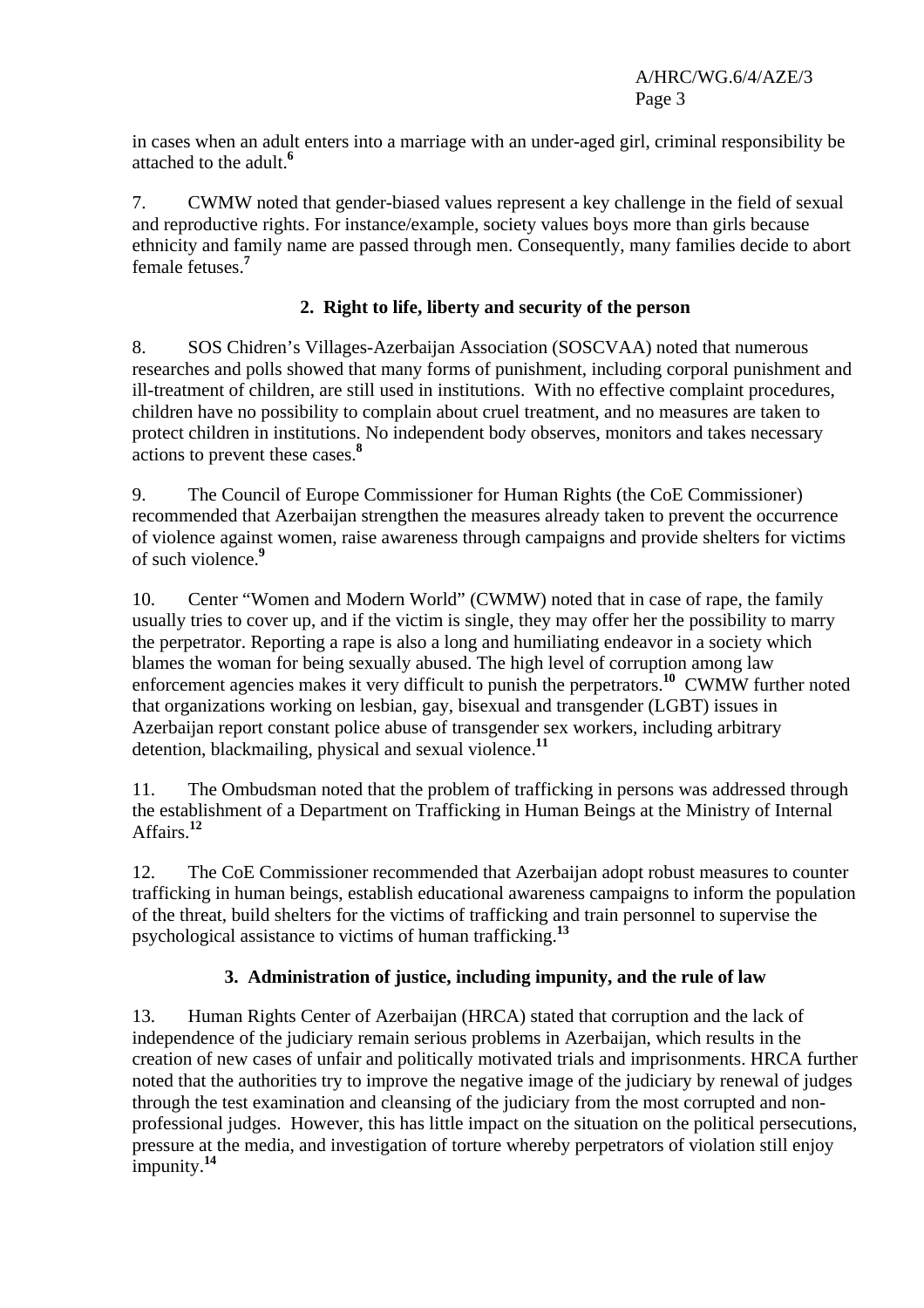14. The CoE Commissioner recommended that Azerbaijan complete the reform of the judiciary so as to ensure its full independence, impartiality and effectiveness by continuing the efforts undertaken in the system of selection and appointment of judges, focusing on integrity of candidates, their practical abilities and knowledge of human rights standards; proceeding to the establishment of a National Academy for Judges; increasing funding of the judiciary and securing better conditions for proper administration of justice; encouraging the evolution of the Collegium of advocates into a professional bar association independent from the State; ensure the application of codes of ethics for legal professions and take measures to prevent undue pressure on advocates; taking urgent measures to improve proper enforcement of judicial decisions; and introducing a system of juvenile justice in accordance with international standards.**<sup>15</sup>**

15. The CoE Commissioner recommended that Azerbaijan address police violence by reinforcing appropriate training and control measures, systematically investigate all cases of abuses and bring the perpetrators to justice, to avoid impunity.**<sup>16</sup>** He also recommended that the police of Azerbaijan ensure an effective enforcement of the right to legal counsel; ensure that the relatives of detained people are timely informed about the places of detention; and provide further improvements to medical and sanitary conditions in pre-trial detention facilities.**<sup>17</sup>**

16. The Ombudsman noted that the Law "On social adaptation of the former prisoners" was adopted on 31 May 2007 for the successful integration of liberated prisoners within society. Another new Law "On amendment of the Code of the Republic of Azerbaijan on Execution of Punishment and of the Criminal Procedural Code of the Republic of Azerbaijan" was adopted on 24 June 2008, which provides inmates with a wider range of rights, alleviates detention conditions and censorship of correspondence, creates more opportunities for involvement of prisoners to labour and social activities.**<sup>18</sup>** The Ombudsman also noted that a public watch group of NGOs was established at the Ministry of Justice to conduct regular independent monitoring of the conditions in prisons and detention centres without limitation as to the number and time of visits or the choice of a place of visit.**<sup>19</sup>**

17. SOSCVAA noted that there is no specialized juvenile justice system and juvenile (family) courts and judges in Azerbaijan. In 2005, a lobbying campaign by a local NGO network promoted the establishment of the position of Children's Rights Ombudsman in Azerbaijan, which will be established soon. Having separate Children's Rights Ombudsman (to be appointed by President and approved by Parliament of Azerbaijan) within the system of deputy of Human Rights Commissioner will significantly improve the situation of children's rights in the country, and support civil society efforts to improve legislation and protect children from violence.**<sup>20</sup>**

## **4. Right to privacy, marriage and family life**

18. IDMC stated that Azerbaijani legislation does not fully recognise the right of internally displaced women's children to inherit forcibly displaced persons (FDP) status. The status of children from mixed (FDP and non-FDP) marriages depends on whether the father has FDP status. Children born to a displaced mother and non-displaced father are not eligible for FDP status, whereas children born to a non-displaced mother and displaced father may be granted FDP status. However, if a woman with FDP status divorces a non-displaced man then the children from this marriage may acquire FDP status since the woman assumes the position of head of the family after divorce.**<sup>21</sup>**

19. SOSCVAA stated that most of the adopted state programs and National Plans of Action targeting children have not been fully implemented. The lack of coordination and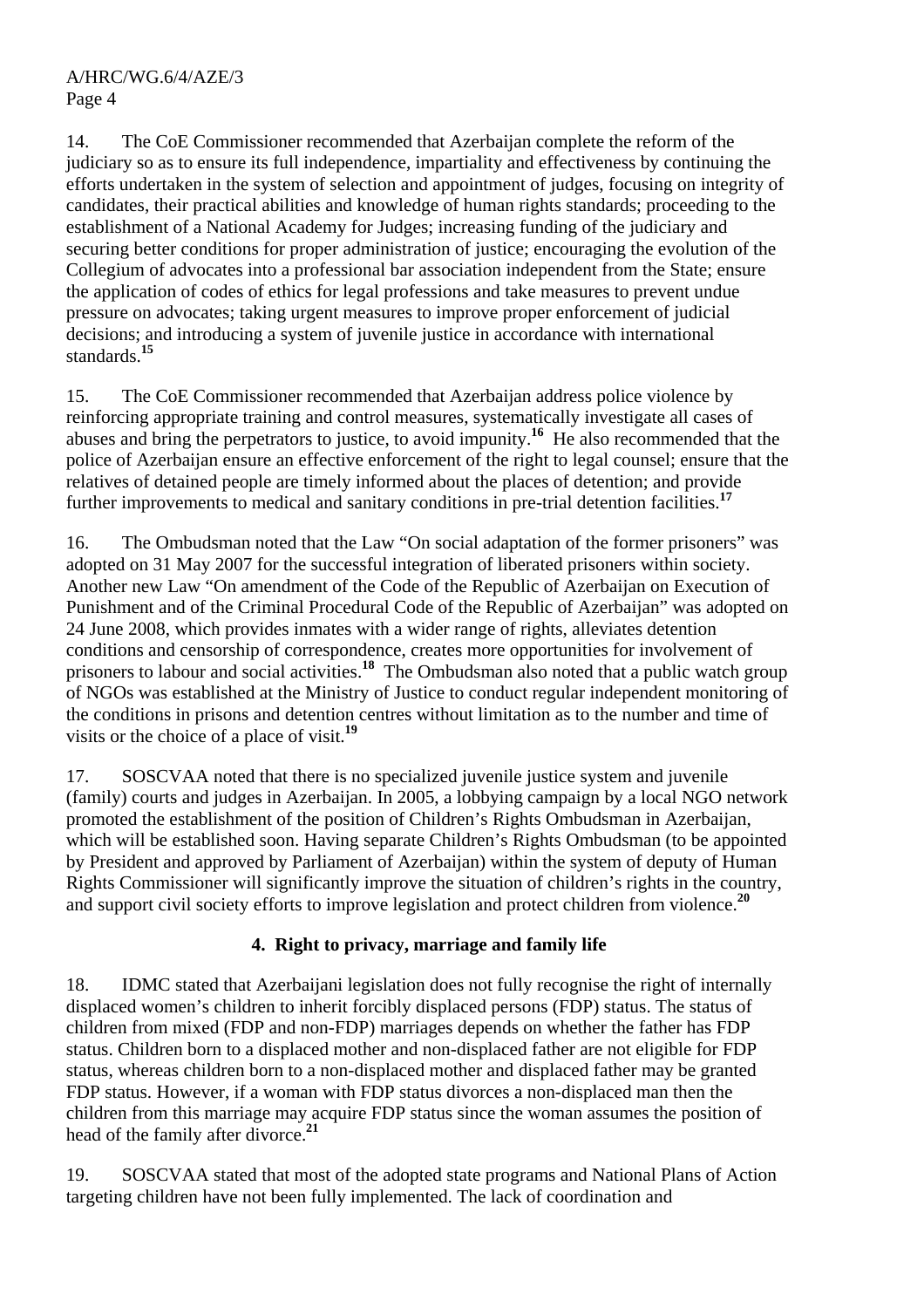communication between different structures of the Government creates serious barriers for effective implementation of these programs and activities. Also, most of the programs and plans of actions are developed without serious research and study conducted in the field as well as insufficient piloting of newly developed mechanisms, prior to their nation-wide application.**<sup>22</sup>**

20. SOSCVAA noted that mechanisms for adoption and guardianship are elaborated in the law of the Azerbaijan Republic. But a potential adoptive parent faces some obstacles when wishing to adopt a child. In Azerbaijan, adoptions are limited by the complicated procedures, bureaucratic barriers and the lack of transparency as well as corruption within the system. Adoptive parents also don't receive any financial and other support from government.**<sup>23</sup>**

21. CWMW stated that women cannot fully enjoy their rights to sexual and reproductive rights due to, among others, the following underlying factors: 1) due to the military-political events in Qarabakh in 1988, many young men died, which increased pressure on women to give birth to/have male children; 2) economic difficulties related to the transition period made a large number of men l/go abroad to search for/in search of employment, leaving women as the majority of the workforce; and 3) the social and cultural environment caused by the conflict placed psychological and emotional pressure on women.**<sup>24</sup>**

## **5. Freedom of religion or belief, expression, association and peaceful assembly, and right to participate in public and political life**

22. BF noted that, while the Constitution firmly establishes protections for the freedom of religion in Azerbaijan, the state has failed to implement these protections in law or practice.**<sup>25</sup>** BF further stated that, even though the Constitution explicitly provides for the necessary protections of religious freedom, the government of Azerbaijan treats religion as a threat to its security and authority. Fears of radical religious groups and foreign influence on religious groups have caused the Government to enact a strict religion law, which seeks to control religion through a burdensome and overly restrictive registration process.**<sup>26</sup>**

23. Jubilee Campaign (JC) stated that some Azeri officials refuse to register the birth of children who are given Christian names, which ultimately limits access to education, medical treatment, and travel. Police raids have occurred on churches with or without registration. Religious literature is censored and the International Religious Liberty Association Azerbaijan Affiliate has not been allowed to register over the last two vears.<sup>27</sup>

24. The Ombudsman stated that in the past, complaints were received from representatives of Jehovah's Witnesses. The Ombudsman met with their representatives and made inquiries to the relevant authorities, including the Committee of Religious Affairs. In certain cases, it was found that these persons were detained for violation of the Law "On freedom of religion" (i.e. they were attracting teenagers to their community, disseminating illegal literature).**<sup>28</sup>**

25. Conscience and Peace Tax International stated that Azerbaijan has to date not introduced legislation to implement the Constitutional provision allowing for conscientious objection to obligatory military service.**<sup>29</sup>**

26. European Association of Jehovah's Christian Witnesses (EAJCW) stated that, despite being legally registered, Jehovah's Witnesses experience difficulties exercising their religious freedom to obtain religious literature and to gather for religious meetings. Government agencies have illegally raided religious meetings and mistreated those in attendance. Those who object to military service on religious and conscience grounds are criminally charged and sentenced.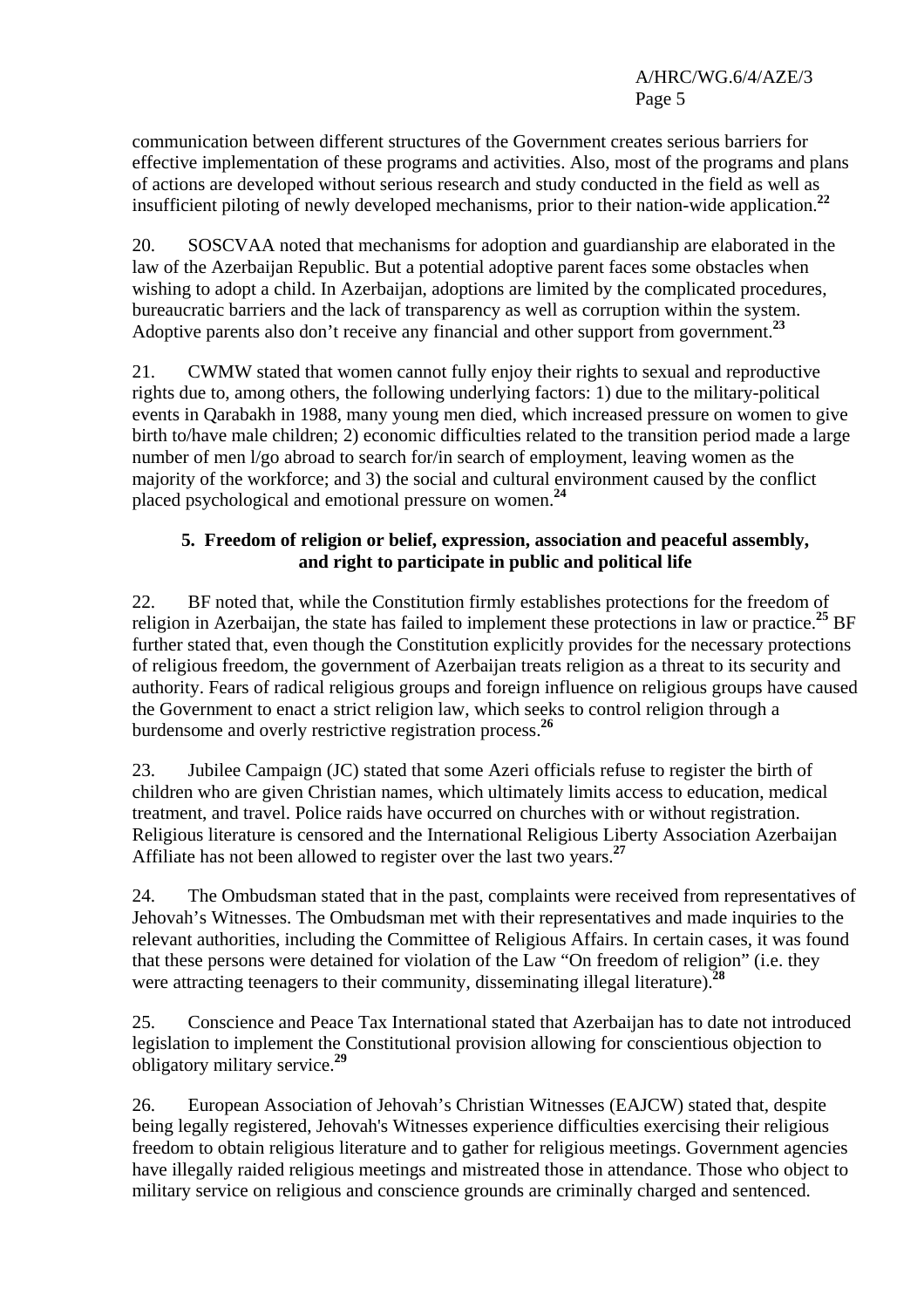Religious literature is censored and often prevented to be brought into the country/refused importation.**<sup>30</sup>**

27. European Centre for Law and Justice noted that, while foreigners and stateless persons are entitled to enjoy the freedom of conscience equal to that of citizens of Azerbaijan, they are prohibited from carrying out religious propaganda.**<sup>31</sup>**

28. HRCA stated that human rights defenders are often criticized as national traitors. Those who promote peace-related activities face special criticism.<sup>32</sup>

29. The CoE Commissioner recommended that Azerbaijan encourage the work on a draft law to modify the current legislation on defamation to take away the possibility of depriving anyone of his/her liberty on accounts of opinion.**<sup>33</sup>**

30. The CoE Commissioner recommended that Azerbaijan simplify the procedure for the registration of NGOs and deliver replies within the time prescribed by law; and adopt without delay the amendments to the 1998 law on freedom of assembly and consider each application for a demonstration following precise and objective criteria.**<sup>34</sup>**

31. Citizens' Labour Rights Protection League noted that the Law on "Freedom of Assembly" adopted on 13 November 1998 aimed at providing the right of freedom of peaceful assembly set forth in the Constitution does not address the actual protection of such right, but rather addresses the issues of prohibition and restriction of assembly. On 30 May 2008, significant changes to the law were made thereby fulfilling the right of freedom of assembly and the right to an effective remedy in case of violation thereof. However, serious shortcomings still remain to be overcome. For instance, all notification letters of assemblies sent to the local authorities were rejected. Assemblies were prevented through use of force. CLRPL further noted that, while the presidential election campaigns have started, there is no guarantee of the right to freedom of assembly.**<sup>35</sup>**

32. The Ombudsman noted that the new State Concept of Support for Journalists was adopted on 31 July 2008, setting out principles of state support to journalists and independent media, including financial assistance and professional training.**<sup>36</sup>**

33. Reporters Without Borders noted that the communications and information technology Minister, Ali Abbasov, told the *Azerbaijan Press Agency (APA)* on 19 July 2008 that he wanted to set up an agency to supervise Azerbaijan's internet in order to prevent cyber-crime and guarantee internet security. The agency's role is vaguely defined and it could be used to restrict online freedom. Internet surveillance will enable the authorities to trace those who criticise the Government online.**<sup>37</sup>**

34. The Ombudsman noted that the most recent development in the field of electoral rights was the adoption in June 2008 of ninety one amendments to the Electoral Code. Two Presidential Decrees "On improvement of election practice" adopted on 11 May and 25 October of 2005 have banned interference of the executive power and the police with the process of elections in the country.**<sup>38</sup>**

## **6. Right to work and to just and favourable conditions of work**

35. IDMC stated that the vast majority of IDPs in rural areas are unemployed. 63 per cent of IDPs live below the poverty line, compared to about 20 per cent of Azerbaijani citizens as a whole. As a result, many have left their families to find jobs elsewhere.<sup>39</sup>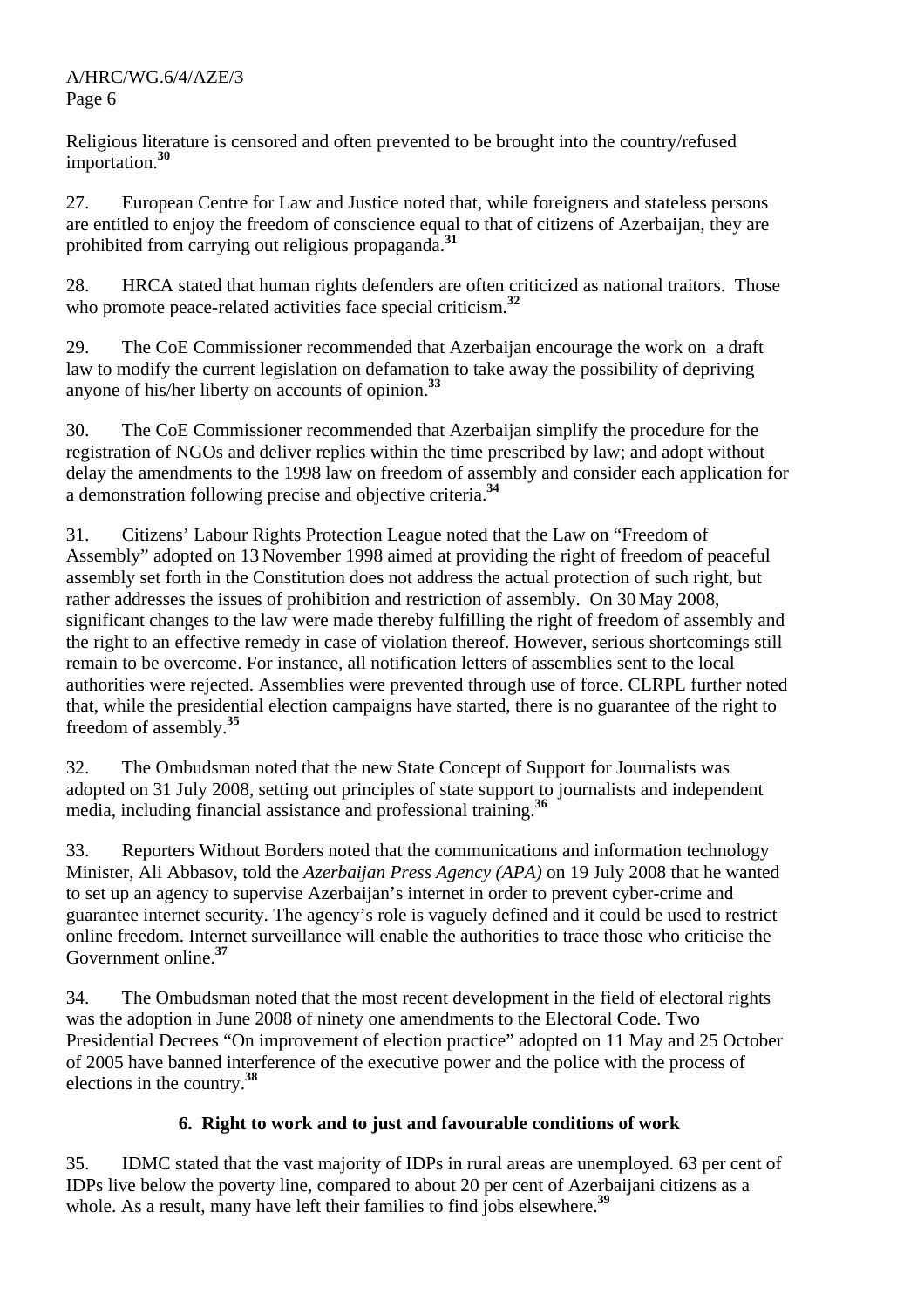## **7. Right to social security and to an adequate standard of living**

36. The Ombudsman noted that in some cases of demolition of houses for general city reconstruction purposes, owners' rights are violated. They are either not provided with compensation, or it is provided with a delay.**<sup>40</sup>**

37. IDMC stated that in the outskirts of cities, IDPs live mainly in improvised shacks that are inadequate in terms of space, security, lighting, ventilation and basic infrastructure. They are built from materials such as mud bricks, rocks, sticks, cardboard and scrap metal, all held together with wood and plaster. These shacks are usually extremely small, and the roofs regularly fly off since they are not attached securely. The floors are covered with scrap material, but this does not protect against the entry of mice and snakes. With no heating system or proper windows, these shelters fail to provide light, warmth, ventilation, physical security or privacy. Many IDPs living in such shelters must also contend with a lack of potable water and gas, and with infertile land.**<sup>41</sup>**

38. The Ombudsman noted that new diagnostic centres, hospitals and ambulatories as well as huge modern Olympic Sport Complexes were built in the regions of the country, including IDP settlements.**<sup>42</sup>**

39. IDMC noted that conflict and displacement have caused psycho-social stress among IDPs, many of whom appear to be in need of mental health services. The displaced/IDPs seem to suffer most from trauma and feelings of insecurity and isolation, due to war, poor living conditions and uncertainty about the future. They also suffer disproportionately from malnutrition, infant mortality, tuberculosis, diphtheria and anaemia.**<sup>43</sup>**

40. CWMW noted that the high incidence of maternal and infant mortality in Azerbaijan is connected primarily to: 1) low degree/lack of awareness and knowledge of reproductive health on the part of women; 2) lack of qualified doctors, even though State facilities provide care for pregnant women free-of-charge; and 3) widespread poverty among the population, even though traditionally special attention is paid by families to the proper nourishment for pregnant women. **<sup>44</sup>** CWMW further noted that infant mortality rates (during the first year of life) in 2006 were 75 / 1000 in Azerbaijan – ten times higher than in other European countries.**<sup>45</sup>**

41. SOSCVAA stated that in 1999 Azerbaijan adopted the Law on Social protection of children without parental care and orphans. The law states that every child placed in the residential care system retains his/her right to property, family reintegration, social and education support, and care during placement and social support after he/she left the residential care system. It also states that every child's placement shall be monitored by respective government agencies and three months before the child leaves the institution, the respective government agency/these agencies shall determine the needs of accommodation for the child elsewhere. If a child does not have a property left by parents, the government shall provide the accommodation for the child. However, the Commission on Minors' Affairs and the authorities of residential care institutions do not undertake necessary measures to ensure that children are accommodated after they leave the institutions.**<sup>46</sup>**

## **8. Right to education and to participate in the cultural life of the community**

42. The Ombudsman stated that, although targeted reforms continuously take place in the sphere of education, and each year more schools are built and provided with modern equipment,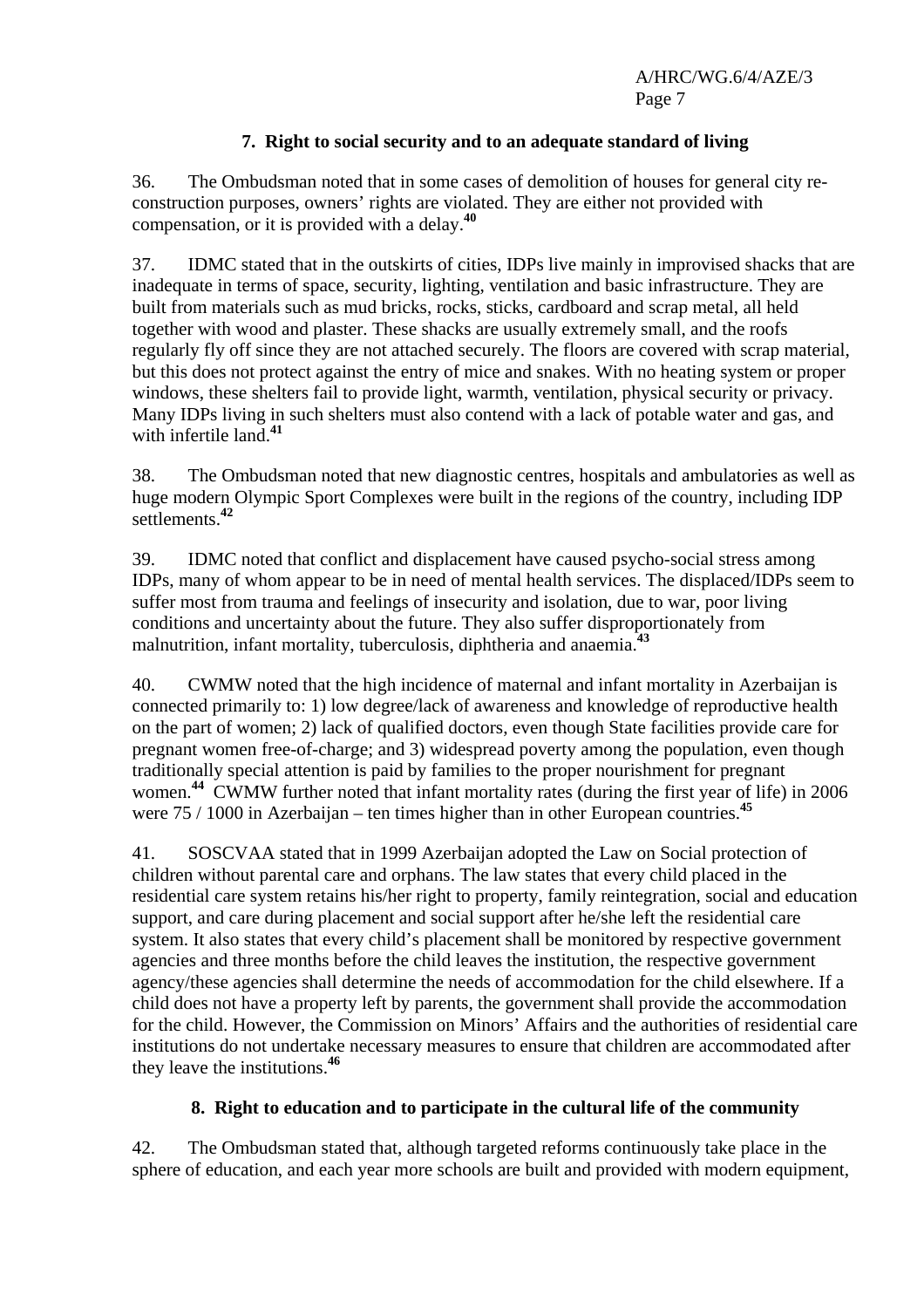schools in remote regions and IDP settlements still experience shortages of teaching staff and equipment.**<sup>47</sup>**

43. IDMC stated that the access of displaced and returned children to schools is ensured. Internally displaced students benefit from free school bags, uniforms, books and stationery. However, displaced parents report they do not always receive these items and so must pay for textbooks and clothing for their children. Poverty has caused some students to drop out of school. Additionally, early marriages cause girls to drop out of school.**<sup>48</sup>**

44. SOSCVAA stated that there are about 52,000 children with disabilities in Azerbaijan. The majority of these children do not attend school as schools do not provide appropriate facilities for them. The majority of schools are not equipped with/do not have special classes, equipment, skilled teachers and teacher-assistants, adapted curricula and other education materials to provide suitable education for children with disabilities. The only possibility for these children to get primary and secondary education is to be placed in residential care institutions.**<sup>49</sup>** SOSCVAA further noted that the inclusive education concept has been introduced in Azerbaijan and a special government program was developed in 2005. However, implementation has been very slow and inconsistent, and there are lots of constraints, including the public's general attitude towards including/the inclusion of children with disabilities with other children in regular schools. The key obstacle is the lack of political will and understanding of the concept of inclusive education. The absence of specialised adapted curricula, textbooks, and school facilities hinders the inclusive education of children with special needs, including children with disabilities.**<sup>50</sup>**

## **9. Migrants, refugees and asylum-seekers**

45. HRCA stated that, while more than 230,000 other refugees enjoy refugee status even after receiving the Azerbaijani citizenship in 1998, the 6,000-strong community of Chechen asylum seekers faces persistent problems with registration of their status. The Azerbaijan State Committee on Work with Refugees and IDPs still refuses to deal with this group of asylum seekers and re-addressed/has redirected this issue to the UNHCR office in Baku.**<sup>51</sup>**

46. Council of Europe's European Commission against Racism and Intolerance (CoE/ECRI)

stated that it is concerned by the practice of the Azerbaijani authorities of informing the Russian authorities about attempts by Russian citizens to seek political asylum in Azerbaijan. Such a practice puts the persons who are persecuted for political reasons at risk.**<sup>52</sup>** ECRI further noted that Russian citizens from Chechnya in Azerbaijan are left in a legal limbo. They are tolerated on Azerbaijan territory but do not get any documents from the authorities legalizing their presence. The only document they can show if the police arrest them is a piece of paper indicating that they are registered with the UNHCR office in Azerbaijan.**<sup>53</sup>**

## **10. Internally displaced persons**

47. The Ombudsman stated that, with a huge number of refugees and IDPs, Azerbaijan suffers from one of the biggest displacement problems in the world. The Ombudsman pays regular attention to IDPs, makes on-site visits, receives their complaints and assists in resolving their problems. It noted that significant budgetary allocations were spent on building new IDP settlements, improvement of infrastructure, and opening of educational and healthcare facilities. By 29 December 2007, all tent camps were closed and people were moved to the new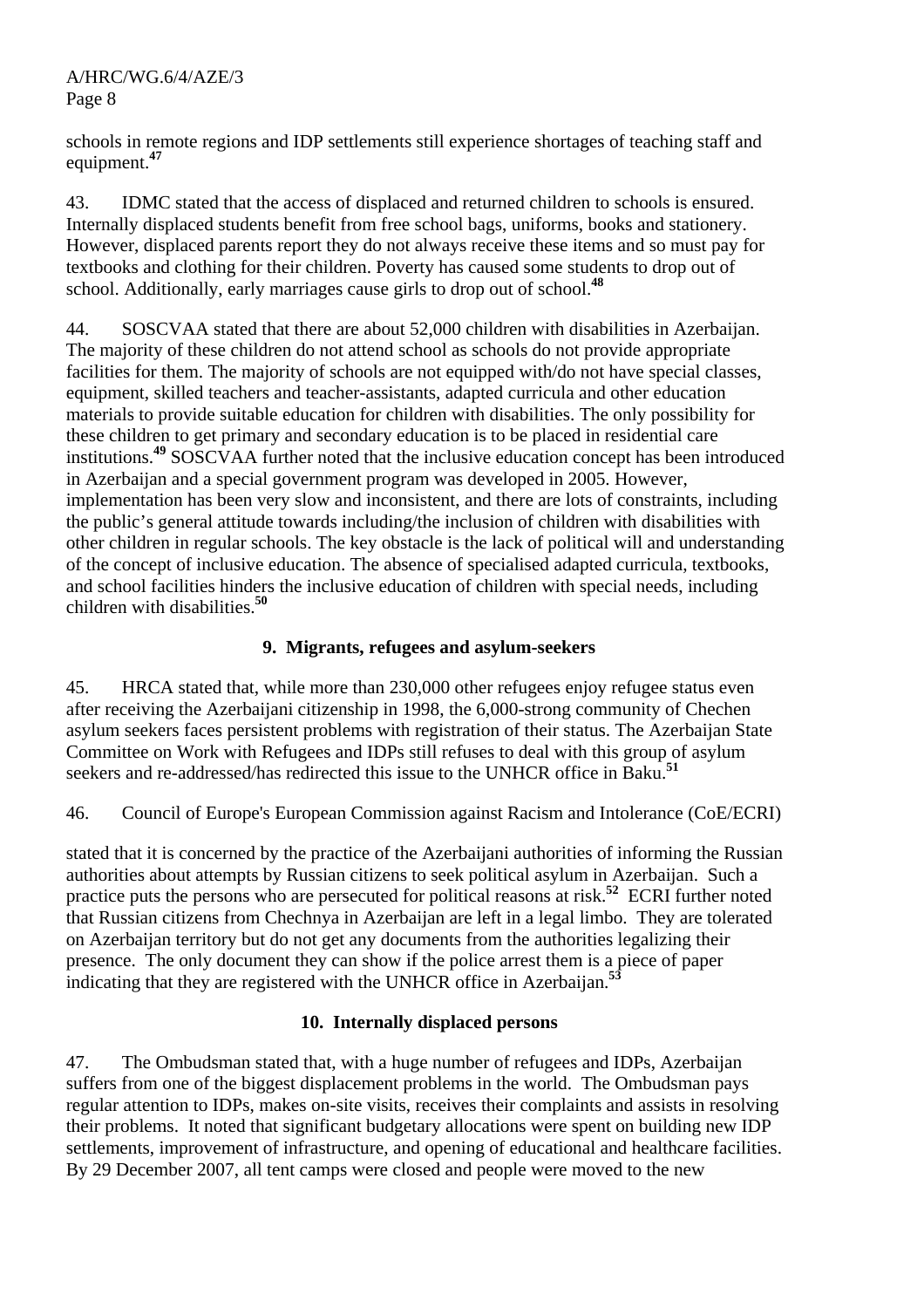settlements. However, there are some reports on the lack of economic opportunities and labour places in rural areas and the relatively high rate of unemployment among refugees and IDPs.**<sup>54</sup>**

48. IDMC noted that new villages for resettled IDPs are segregated from the non-displaced population and are often located far from administrative centres without transport facilities. It is also not clear to what extent relocation to the new villages has been a result of a conscious, voluntary choice of displaced families, and what information was available to them beforehand on factors such as location, infrastructure and income opportunities.**<sup>55</sup>**

49. CoE/ECRI stated that one consequence of the conflict over Nagorno-Karabakh is the presence of hundreds of thousands of refugees and IDPS on the territory of Azerbaijan under the control of the Azerbaijani authorities. These include refugees from Armenia and persons displaced from Nagorno-Karabakh and the adjacent regions. Although other ethnic origins are represented among these persons, the vast majority of the refugees and displaced persons are ethnic Azerbaijani. These persons are victims of racial discrimination because they have been expelled or forced to flee on the grounds of their ethnic origin and are as yet unable to return to their homes.**<sup>56</sup>**

## **III. ACHIEVEMENTS, BEST PRACTICES, CHALLENGES AND CONSTRAINTS**

50. The Ombudsman stated that one of the positive developments was the adoption of the first National Action Plan (NAP) on Protection of Human Rights by the presidential decree of 28 December 2006. To ensure the efficient implementation of the NAP, a Working Group guided by the Commissioner (Ombudsman) was established for independent monitoring, evaluation and coordination of the joint efforts of state bodies. Civil society conducts regular public hearings in each district of the country, aimed at raising public awareness, and discussing the perspectives of collaboration and consolidation of all stakeholders for its implementation. Members of Parliament, representatives of local executive bodies, courts, police, prosecutor offices, municipalities, local minority communities, NGOs and mass media attend these public hearings.**<sup>57</sup>**

51. The Ombudsman noted that an NGO Council was created for the purposes of building the capacities and providing financial support to NGOs, which will stimulate a further development of civil society in the country.**<sup>58</sup>**

52. HRCA stated that the penitentiary reform is one of the most successful areas of cooperation between the Government and civil society. In 2006, the Ministry of Justice created the Public Committee of 10 non-governmental experts to monitor the situation in prisons. Results of prison visits are reported to the Human Rights and Public Relations Department of the Ministry. Following the recommendations of the Public Committee and foreign experts, on 24 June 2008, Parliament amended the penitentiary legislation improving the detention standards. In particular, there were increased permitted family visits, food parcels, money to spent in prison shop and phone calls to life prisoners, lifted some restrictions for high education, use of TV sets, and the number of inmates in cells.**<sup>59</sup>**

53. IDMC noted that the Azerbaijani Government has supported some 70,000 IDPs who have been squatting in private apartments and other IDPs with a resolution and decree recommending that the courts prevent the eviction of IDPs from their residences. Court judgements have mostly rejected applications concerning the right to reclaim occupied residences, confirming that this right will be suspended as long as the conflict over Nagorno-Karabakh remains unresolved and IDPs cannot return to their homes.**<sup>60</sup>**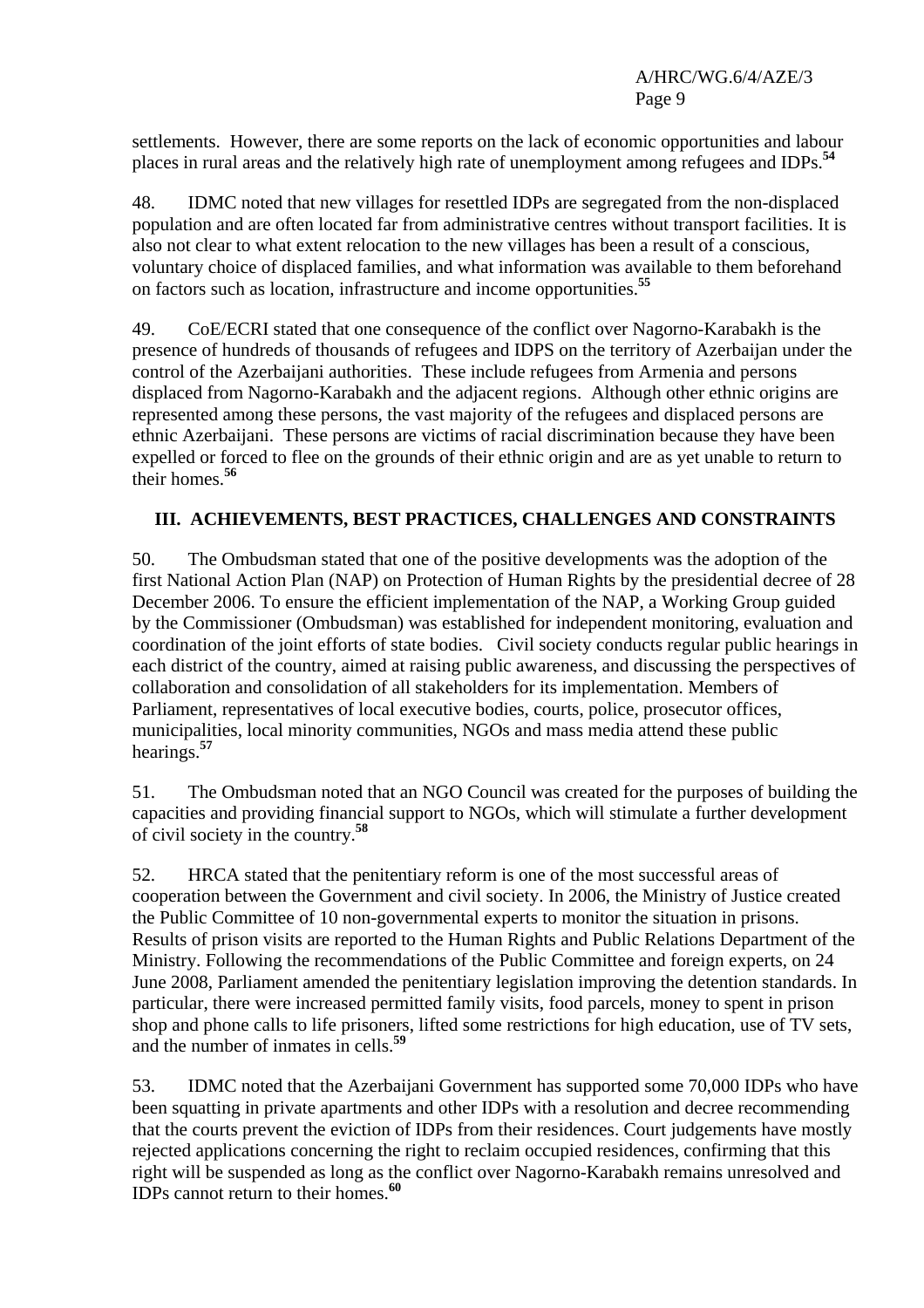54. IDMC stated that the Government has established the State Committee on Issues of Refugees and IDPs, trained government officials on the rights of IDPs, raised national awareness of the internal displacement problem, collected data on the numbers and location of IDPs, resettled some 90,000 IDPs in new villages and cooperated with international and regional organisations.**<sup>61</sup>** IDMC further stated that, while developing policies and programmes to address the needs of IDPs, the Government did not consult IDPs. It also did not ensure or facilitate the participation of IDPs in the planning and implementation of adopted policies and programmes. IDPs living in new villages have explained how they would have welcomed the chance to state their opinion on resettlement beforehand. Furthermore, the views of IDPs have not been sought in negotiations for a peace agreement.**<sup>62</sup>**

#### **IV. KEY NATIONAL PRIORITIES, INITIATIVES AND COMMITMENTS**

N/A.

#### **V. CAPACITY BUILDING AND TECHNICAL ASSISTANCE**

N/A.

#### *Notes*

 $\overline{a}$ 

<sup>1</sup>The stakeholders listed below have contributed information for this summary; the full texts of all original submissions are available at: www.ohchr.org. (One asterisk denotes a non-governmental organization in consultative status with the Economic and Social Council.).

*Civil society* 

| BF           | The Becket Fund*, Washington D. C., USA                                    |
|--------------|----------------------------------------------------------------------------|
| <b>CLRPL</b> | Citizens' Labour Rights Protection League, Baku, Azerbaijan                |
| <b>CWMW</b>  | Center "Women and Modern World", Baku, Azerbaijan, Joint Submission with   |
|              | LGBT Organization Labrys (Kyrgyzstan) and Sexual Rights Initiative         |
| <b>CPTI</b>  | Conscience and Peace Tax International*, Leuven, Belgium                   |
| <b>EAJCW</b> | The European Association of Jehovah's Christian Witnesses, London, the UK  |
| <b>ECLJ</b>  | European Centre for Law and Justice*, Strasbourg, France                   |
| JC.          | Jubilee Campaign, Virginia, USA                                            |
| <b>HRCA</b>  | Human Rights Center of Azerbaijan, Baku, Azerbaijan                        |
| <b>IDMC</b>  | Internal Displacement Monitoring Centre of the Norwegian Refugee Council*, |
|              | Oslo, Norway                                                               |
| <b>RWB</b>   | Reporters Without Borders*, Paris, France                                  |
| SOSCVAA      | SOS Chidren's Villages-Azerbaijan Association, Azerbaijan                  |

*National Human Rights Institution*

| Ombudsman | Commissioner for Human Rights (Ombudsman), Baku, Azerbaijan |
|-----------|-------------------------------------------------------------|
| _         |                                                             |

*Regional Organizations*

CoE Council of Europe, Strasbourg, France

<sup>2</sup> The Commissioner for Human Rights (Ombudsman), paras. 6 and 7.

**3** The Ombudsman, para. 5.

**4** The Ombudsman, para. 33.

<sup>5</sup> Internal Displacement Monitoring Centre (IDMC), para. 3.

**6** The Ombudsman, para. 30.

**7** CWMW, para. 28.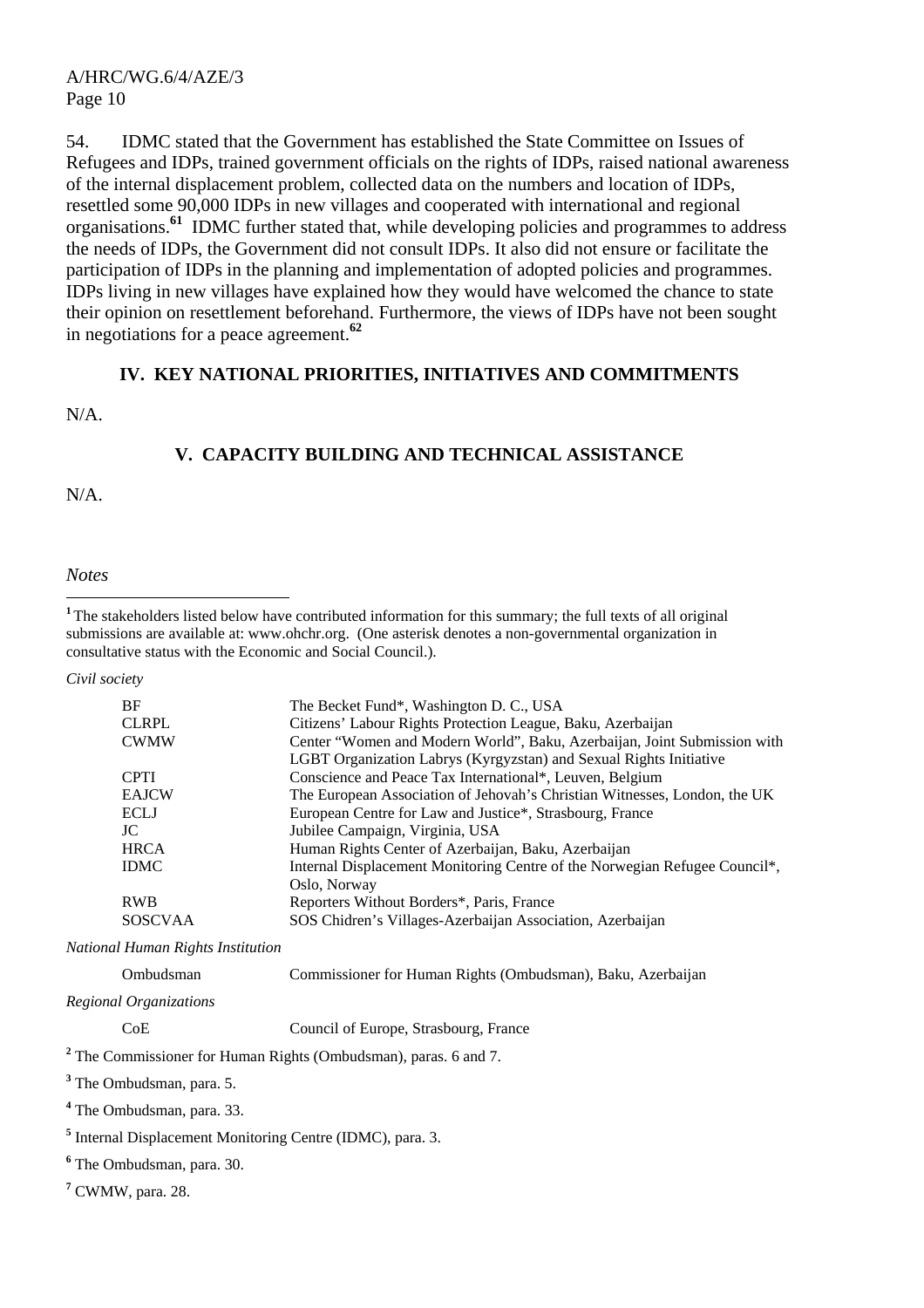**8** SOS Chidren's Villages-Azerbaijan Association (SOSCVAA), p. 2.

- <sup>9</sup> The CoE Commissioner, para. 30.
- Center "Women and Modern World" (CWMW), para. 8.
- CWMW, para. 31.
- The Ombudsman, para. 31. See also Jubilee Campaign (JC), para. 19.
- <sup>13</sup> The CoE Commissioner, para. 32.
- Human Rights Center of Azerbaijan (HRCA), paras. 14 and 15.
- The CoE Commissioner, para. 2.
- The CoE Commissioner, para. 3.
- <sup>17</sup> The CoE Commissioner, paras. 4-7.
- The Ombudsman, para. 19.
- The Ombudsman, para. 21.
- SOSCVAA, p. 5. See also The CoE Commissioner, para. 9.
- IDMC, para. 6.
- SOSCVAA, p. 4.
- SOSCVAA, p. 4. See also The CoE Commissioner, para. 33.
- CWMW, para. 14.
- The Becket Fund (BF), p. 1.
- BF, p. 2.
- Jubilee Campaign (JC), para. 17.
- The Ombudsman, para. 29.
- <sup>29</sup> Conscience and Peace Tax International (CPTI), p. 1. See also European Association of Jehovah's Christian Witnesses (EAJCW), p. 4.
- EAJCW, p. 1. See also The CoE Commissioner, para. 24.
- European Centre for Law and Justice (ECLJ), p. 3.
- HRCA, para. 2.
- The CoE Commissioner, para. 20.
- The CoE Commissioner, paras. 21-22.
- Citizens' Labour Rights Protection League (CLRPL), p.1.
- The Ombudsman, para. 27.
- Reporters Without Borders (RWB), p. 2.
- The Ombudsman, para. 22.
- IDMC, para. 9.
- The Ombudsman, para. 34.
- IDMC, para. 20.
- The Ombudsman, para. 15.
- IDMC, para. 24.
- CWMW, para. 16.
- CWMW, para. 18.